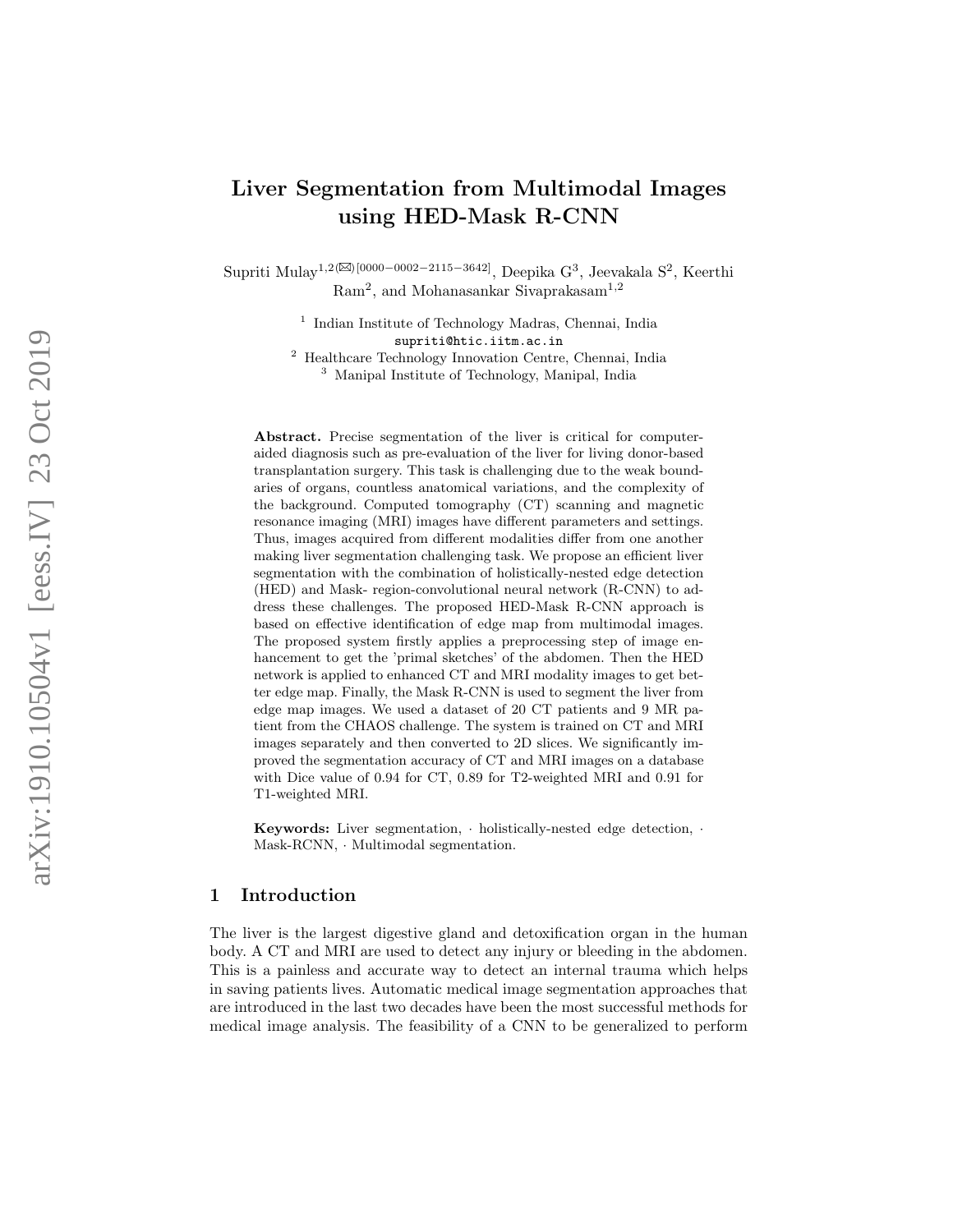#### 2 Authors Suppressed Due to Excessive Length

liver segmentation across various imaging strategies and modalities is used in [\[9\]](#page-7-0). Patrick et al [\[2\]](#page-7-1) presented a method to automatically segment liver and lesions in CT and MRI abdomen images using cascaded fully convolutional neural networks (CFCNs) enabling the segmentation of large-scale medical trials and quantitative image analysis. Zhe Liu et al [\[5\]](#page-7-2) proposed liver sequence CT image segmentation solution GIU-Net, which consolidates an improved U-Net and a graph cutting algorithm, to take care of the low contrast between a liver and its surrounding organs issue. The problem of the large difference among individual livers in CT image was also addressed in [\[5\]](#page-7-2).

The principal approach to image segmentation is to detect image discontinuities, edges are one of those. Canny edge detection is the most popular technique for edge detection but has limitations that different scales not directly connected, also exhibit spatial shift and inconsistency [\[10\]](#page-7-3).

HED was proposed by Saining Xie et al. [\[10\]](#page-7-3) to address these limitations. The original HED network was intended for edge discovery purposes in normal pictures, which catches fine and coarse geometrical structures (e.g. contours, spots, lines, and edges), while we are keen in capturing 'primal structure' in abdomen images.

We chose holistically-nested edge detection because it addresses the challenging ambiguity in edge and object boundary detection significantly. We proposed a unique method that can perform segmentation of liver on various modalities in detecting features and instance segmentation with a holistically nested edge (HED)-Mask R-CNN. We investigate a deep learning methodology that jointly detect the edges and then segments the liver. The network is trained on a subset of the CHAOS challenge and evaluated on other subset data of CHAOS challenge for both CT and MRI modalities.

Our contributions in the present work are,

- use of enhancement method to get 'primal sketches' of abdomen images
- utilize holistically-nested edge Mask RCNN (HED-Mask R-CNN) to get edge map
- applying the Mask R-CNN to segment liver from edge map images.
- lastly, we demonstrate the generalization and adaptability of HED-Mask R-CNN to different modalities

The remainder of the paper is described in following subsections. The Section 2 deals with joint network approach , Section 3 include the experiment and results, Section 4 presents a discussion of the proposed method and finally, Section 5 draws the conclusions of this work.

## 2 Joint Network Approach

The segmentation process of liver consists of joint deep learning pipeline: preprocessing, edge map detection (Fully convolutional network (FCN) with deep supervision) [\[10\]](#page-7-3), feature extractor with fine-tuning layers [\[3\]](#page-7-4), as depicted in Fig. 1.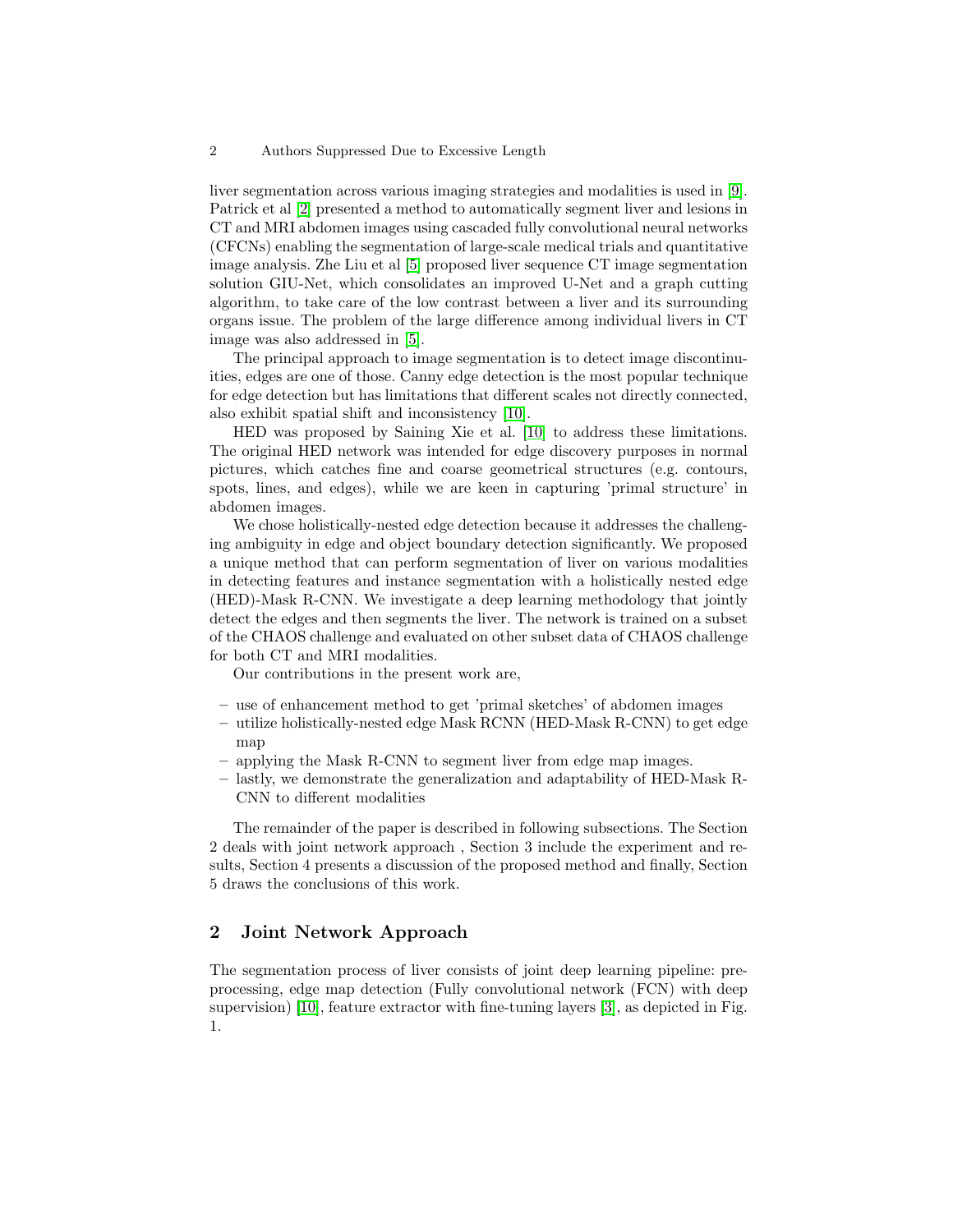

Fig. 1. Joint network architecture for automated semantic liver segmentation. a) Original image b) enhanced image c) HED network d) The original image multiplied by the obtained edge map e) Mask R-CNN. f) Segmented liver output.

#### 2.1 Pre-processing

Each DICOM slice is converted to PNG image and then pre-processing is carried out. Image noise, spatial resolution, and slice thickness affect CT and MRI images. An image enhancement technique is firstly applied, to get the organ sketches in abdomen images. We applied a separate enhancement technique to CT and MRI images because of their different resolutions. The CT images have been enhanced by modified sigmoid adaptive histogram equalization algorithm [\[7\]](#page-7-5). An adaptive histogram equalization (CLAHE) and sigmoid function are applied to preserve the mean brightness of the input CT images. We apply unsharp contrast enhancement filter to allow better differentiation of abnormal liver tissue in the case of MRI images. The abdomen organ features are enhanced prominently by this method. Fig.2(a) and  $2(c)$  shows original images of CT and MRI respectively and Fig. 2(b) and 2(d) shows the enhanced images.

#### 2.2 Holistically-nested edge detection approach

Deep supervision used in HED that accounts for low-level predictions resulting in better edge map, is one of the reasons to consider HED in our method. We thus chose HED that automatically learns rich and important hierarchical representations from MRI/CT images to resolve the challenging ambiguity in edge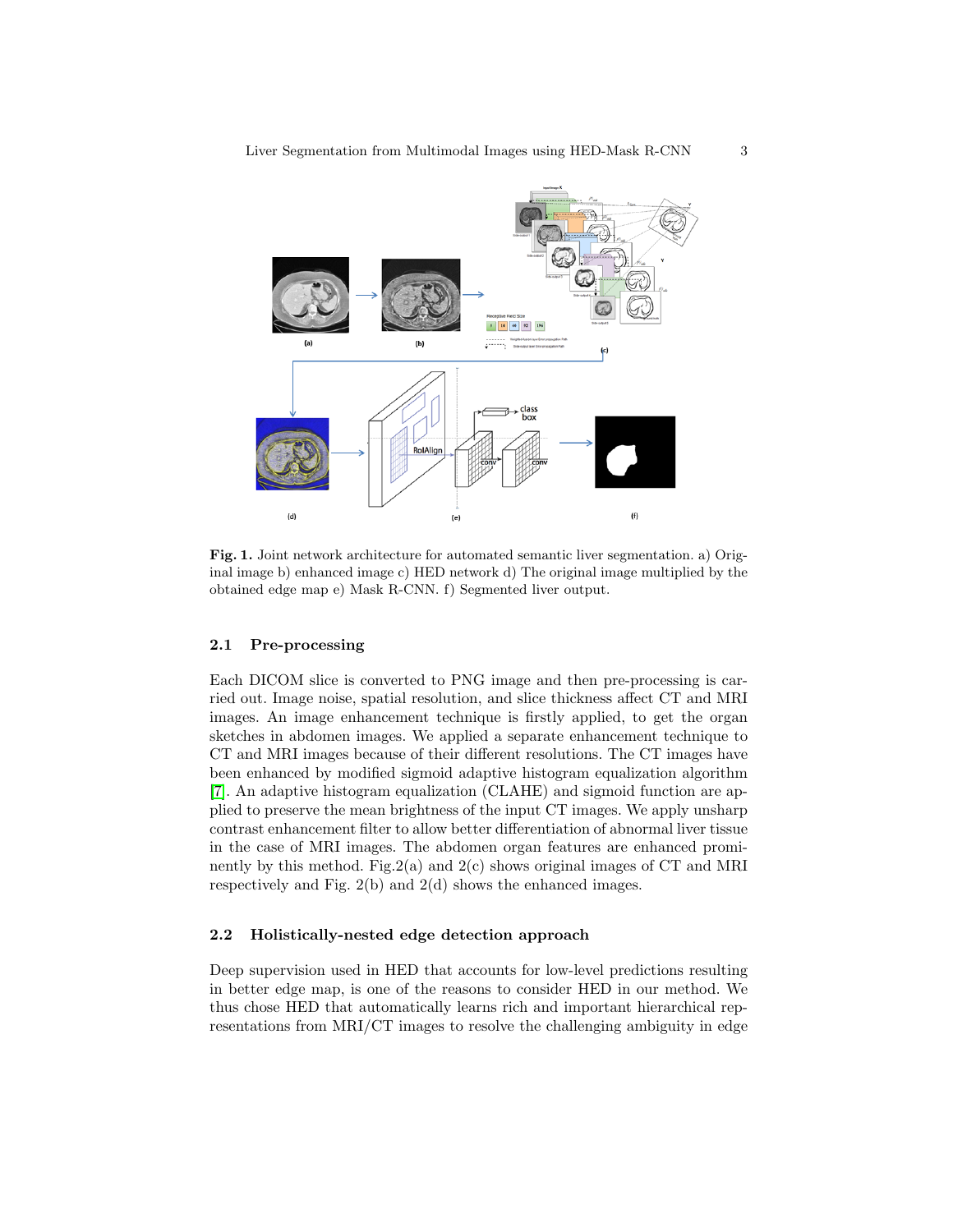4 Authors Suppressed Due to Excessive Length



Fig. 2. (a) and (c) CT and MRI original images, (b) and (d) corresponding enhanced images

and object boundary detection. It incorporates multi-scale and multi-level learning of deep image features utilizing auxiliary cost functions at each convolutional layer. This network architecture is with 5 stages, including strides of 1, 2, 4, 8 and 16, can capture the inherent scales of organ contours [\[6\]](#page-7-6). Consequently, HEDbased profound system models have been effectively utilized in medical image analysis for brain tumor segmentation [\[12\]](#page-7-7), prostate segmentation [\[1\]](#page-7-8), pancreas localization, and segmentation [\[6\]](#page-7-6), retinal blood vessel segmentation [\[11\]](#page-7-9).

The network structure is initialized based on an ImageNet pre-trained VG-GNet model. The enhanced images are fed as an input to HED to get refined edge map. Organ edge/interior map predictions can be obtained at each sideoutput layer. The refined edge maps produced as side output are considered as an input to our next network. Superior output for each modality is chosen. A side output 6 is chosen for CT images whereas side output 0 for MRI images. Fig.3 shows the CT/MRI edge maps chosen to train the next CNN network for segmentation.



Fig. 3. CT and MR images with associated edge map images of training data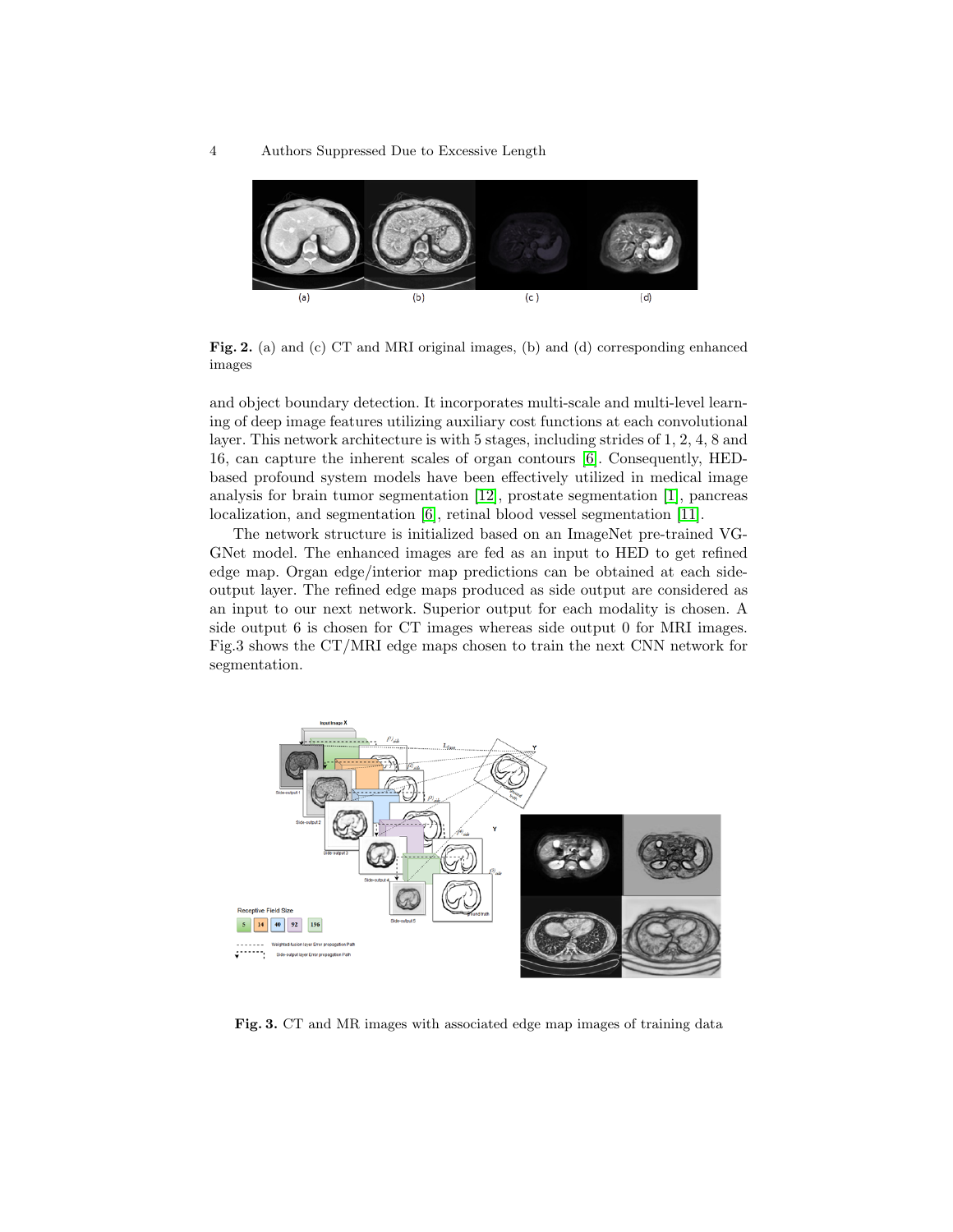Liver Segmentation from Multimodal Images using HED-Mask R-CNN 5

#### 2.3 Segmentation with Mask R-CNN

2.3.1 Data preparation We use popular geometric augmentation techniques, flipping, and sharpening in this work. Elastic deformation distorts images locally by moving individual pixels around following a distortions field with strength sigma. We applied elastic distortion with alpha in range 0.5 to 3.5 and a smoothness parameter of 0.4.

2.3.2 Mask R-CNN One of the most successful deep learning network for image segmentation is Mask R-CNN[\[3\]](#page-7-4). Therefore we chose this model to segment the liver from both modalities. Enhanced image multiplied with obtained edge map from HED is used as input for Mask R-CNN to understand the 3D structure. Prior knowledge of edge map gives advantage in segmenting objects with a large variety in appearance and lack of texture to strong textures. We have used an end-to-end pre-trained Mask R-CNN model with a Resnet-101-FPN backbone in this study. This model has been pre-trained on Imagenet dataset. It predicts the masks of detected regions and classifies them into one of the classes given at the time of training. We choose an existing open-source implementation [\[8\]](#page-7-10) using Tensorflow deep learning framework.

The inputs for HED FCN are gray-scale images of size  $512 \times 512$  and their outputs are images of size  $512 \times 512 \times 3$  $512 \times 512 \times 3$  $512 \times 512 \times 3$ . The model is implemented in Keras<sup>1</sup> with the TensorFlow<sup>[2](#page-4-1)</sup> backend.

2.3.3 Training Strategy Even though Mask R-CNN is profound enough and is equipped for learning appropriate parameters for liver segmentation, it is inclined to over-fitting issues. We utilize an effective technique such as Adam optimizer [\[4\]](#page-7-11) to alleviate this issue and boosting the training.

The multi-task loss function of Mask R-CNN combines the loss of classification, localization and segmentation mask.

$$
L = L_{cls} + L_{box} + L_{mask} \tag{1}
$$

where  $L_{cls}$  is classification loss,  $L_{box}$  is bounding box regression loss and  $L_{mask}$ is mask loss. Dice coefficient performs better at class imbalanced problems. So we modified the Lmask loss with Dice coefficient loss instead of binary crossentropy loss. We observed that validation loss is converging smoothly with Dice coefficient loss.

The segmentation from the CNN may contain some artifact which is not liver. To relieve this issue, some basic post-preparing was performed.

## 3 Experiment and Results

Results of the automated liver segmentation are exhibited in Fig.4. Comparison of ground truth with the segmented liver is highly promising for obtaining highperformance metrics. The whole setup was implemented in Linux environment

<span id="page-4-0"></span> $1 \text{ https://keras.io/}$ 

<span id="page-4-1"></span> $^2$  https://www.tensorflow.org/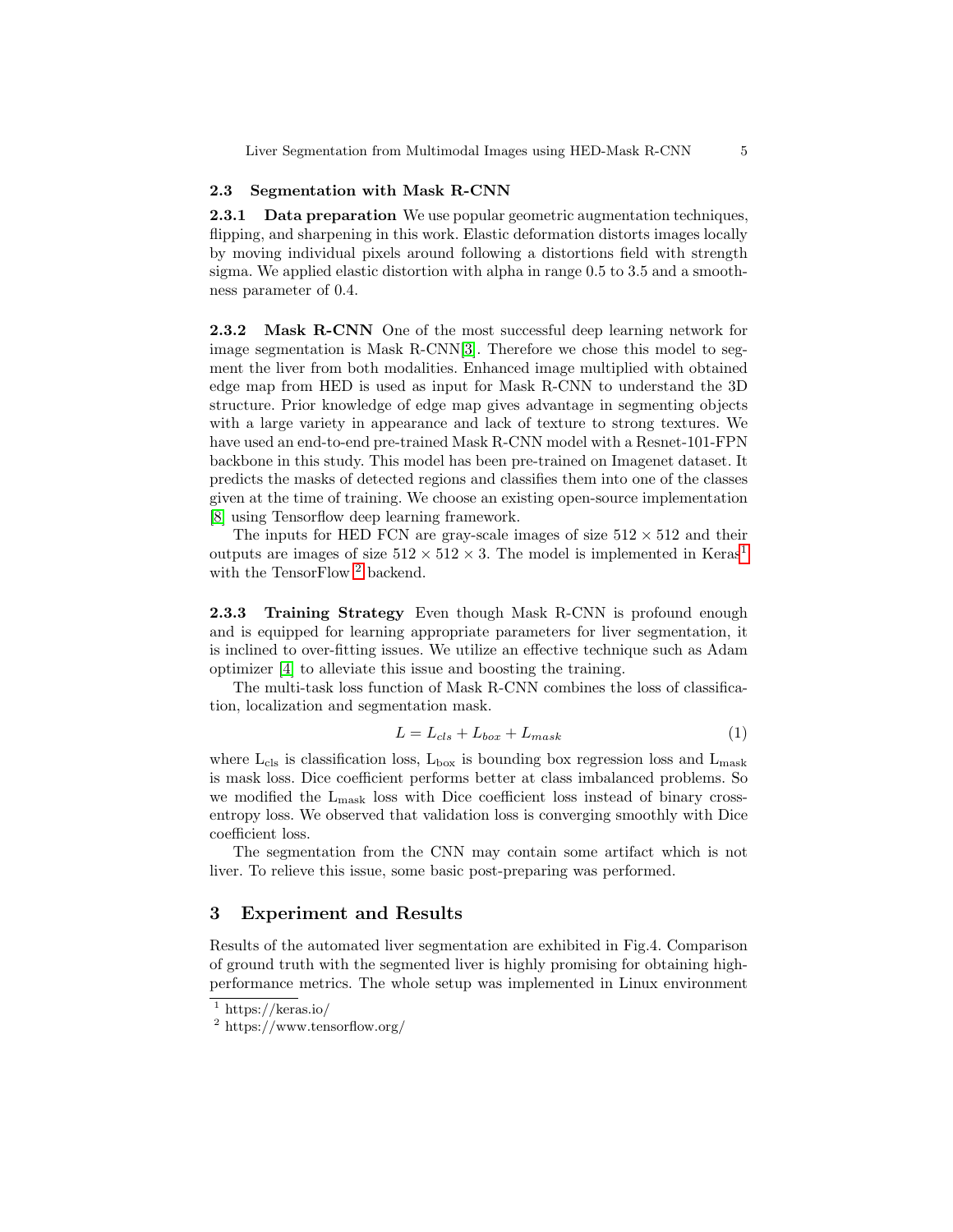using NVIDIA GTX 1080 8 GB GPU on a system with 16GB RAM and having Intel Core-i5  $7<sup>th</sup>$  generation @3.20GHz processor.



Fig. 4. CT and MR images with their respective ground truth and predicted output.

#### 3.1 Datasets

The network training is run on a subset of the publicly available CHAOS chal-lenge<sup>[3](#page-5-0)</sup> containing data sets from two different modalities. The training is applied to 2183 axial CT slices(16 patients), 452 (4 patients) are used for validation. For MRI T2-weighted we applied training on 469 axial (7 patients) images and 80 (2 patients) images are used for validation. In the case of T1-weighted in-phase images, we use 316 axial (15 patients) images for training and 105 (5 patients) images for testing.

### 3.2 Evaluation

For each image, detections made by the model are compared to the ground truth label to evaluate the model performance given in the challenge for that image. We want to demonstrate the robustness, generalization, and scalability of our proposed method in this work. Table 1 provides the comparison between Mask R-CNN and HED-Mask R-CNN. Comparison with ground truth and segmented liver give rise to the assertion that our approach is highly promising for obtaining high-performance metrics. Dice coefficient of 0.9 above for both CT and MRI images shows that our method works well.

<span id="page-5-0"></span><sup>3</sup> https://chaos.grand-challenge.org/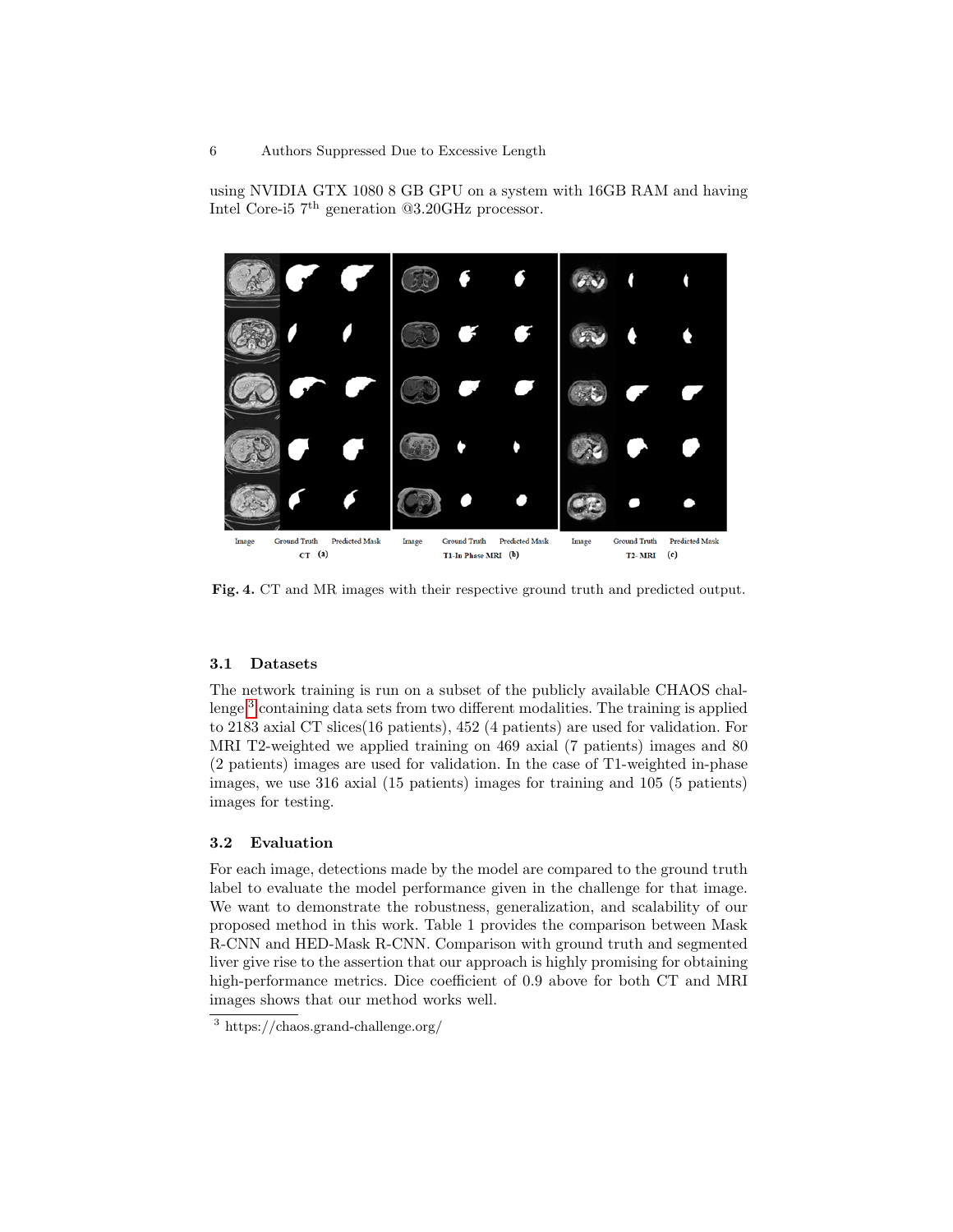| Quantitative comparison among Mask R-CNN and HED-Mask R-CNN |      |                                |                 |
|-------------------------------------------------------------|------|--------------------------------|-----------------|
| CT Segmentation                                             | Dice | MRI Segmentation               | Dice            |
| Mask R-CNN                                                  | 0.90 | Mask R-CNN                     | 0.80            |
| $(N=491)$                                                   |      | $(N=105$ T1-weighted)          |                 |
| HED-Mask R-CNN                                              |      | $ 0.94\pm0.03 $ HED-Mask R-CNN | $0.91 \pm 0.06$ |
| $(N=491)$                                                   |      | $(N=105$ T1-weighted)          |                 |

Table 1. Comparison of liver segmentation on CT and MRI scans

 $N =$  number of slices

## 4 Discussion

We propose a combination of HED (deep version) and Mask R-CNN network to improve the liver segmentation performance of CT/MRI imaging modality. We enhance the  $CT/MRI$  images which are shown in Fig. 2 to demonstrate the proficiency of the proposed joint deep network. It is seen from the Fig.2(b) and 2(d) that the edge information and contrast of the liver are enhanced than the original images. The enhanced images of CT/MRI are fed to the HED deep network to extract the edge map as shown in Fig. 3.

The segmented liver output of CT/MRI using the proposed joint network is shown in Fig. 4. The Fig.4(a) depicts the segmented liver of CT images, Fig.  $4(b)$ depicts the segmented liver of T1-in phase and Fig. 4(c) depicts the segmented liver of T2 MRI images. The segmentation results of our proposed joint deep network are compared with the ground truth extracted by the medical experts. It is observed that our proposed networks perform well in segmentation. The comparison of Dice value for Mask R-CNN and proposed HED-Mask R-CNN is tabulated in Table 1. It is observed from Table 1 the CT images without HED network obtained the Dice coefficient of 0.90 and with HED the Dice coefficient of 0.94. Similarly, for MRI images the Dice coefficient without and with HED network are 0.80 and 0.91 respectively. It is seen from Table 1 that HED network with the combination of Mask R-CNN increases the segmentation accuracy of the proposed network.

The post-processing using graph cut method requires initial segmentation image with larger liver area and controlling parameters needs to be determined by multiple experiments in GIU-Net [\[5\]](#page-7-2). Whereas we present a framework, which is capable of a segmenting the liver with no post-processing strategy. Also generalized CNN [\[9\]](#page-7-0) relied on retrospective data to train and validate the multimodal CNN, in contrast our method takes the current data to train the model. Thus, the proposed joint deep networks outperform well for both CT and MRI modalities of images.

## 5 Conclusions

We demonstrate our strategy for liver segmentation in multimodal CT and MRI images using HED-Mask R-CNN method in this work.The novelty of our work